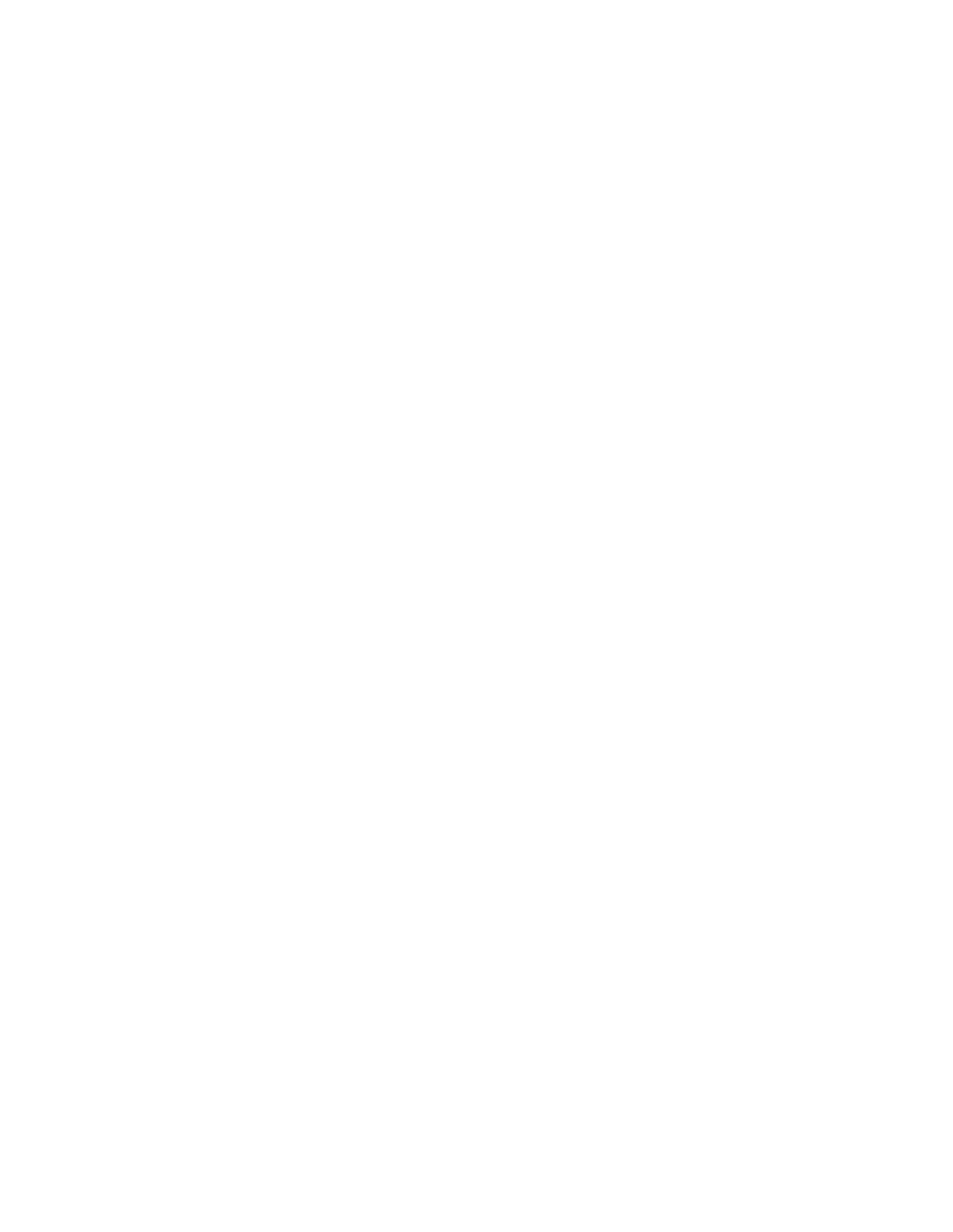## **LTPP 2007 Year in Review**

#### **INTRODUCTION**

Improving mobility on our Nation's highways is the mission of the Federal Highway Administration (FHWA). During 2007, FHWA's Long Term Pavement Performance (LTPP) program worked toward this mission through its efforts to provide answers to "how" and "why" pavements perform as they do. To better understand pavement performance, the LTPP program gathers and processes data describing the structure, service conditions, and performance of 2,513 pavement test sections in North America. Highway engineers use these data and data analysis findings to help make decisions that lead to more cost effective and better performing pavements.

The LTPP program was designed as a partnership when it was initiated as a 20-year Strategic Highway Research Program (SHRP) project in 1987. The State and Canadian Provincial highway agencies, the American Association of State Highway and Transportation Officials (AASHTO), the Transportation Research Board (TRB), the Canadian Strategic Highway Research Program, and FHWA all continued to play key roles in helping the program achieve its goals in 2007. These partners stay informed about research results and other program activities through the LTPP Web site, e-mail newsletter, publications, meetings and workshops, industry trade associations, and professional societies.

#### **2007 ACCOMPLISHMENTS**

#### **LTPP Standard Data Release #21**

LTPP made available the latest edition of the pavement performance database in Standard Data Release (SDR) #21. The SDR is available on a single DVD-ROM or as a five-CD-ROM set and contains the most current pavement performance data in zipped Microsoft® Access<sup>™</sup> database files. Along with the complete LTPP pavement performance database, the SDR contains the Database User Reference Guide, tutorial, and other information about the database, including what is new since the previous release. The SDR also includes an application and manual for Table Navigator, which features definitions for database fields and codes and enables users to expand, collapse, and search the LTPP database structure. In addition, a Reference Library CD with documentation for the LTPP program is provided with the SDR. For more information or to obtain a copy of the SDR, contact LTPP Customer Support Services at [ltppinfo@fhwa.dot.gov](mailto:ltppinfo@fhwa.dot.gov) or call 202-493-3035.

#### **Materials Action Plan**

In 2006, FHWA developed a materials action plan (MAP) to fill the gaps in the Specific Pavement Study (SPS) materials data. The MAP involves the following activities: (1) development of material sampling plans by LTPP regional support contractors (RSC) to fill project gaps, (2) acquisition of material samples by State departments of transportation and LTPP regional contractors, and (3) testing of material samples by the LTPP material testing contractor. FHWA has completed all of the sampling, and testing is estimated to be completed during 2008. The LTPP Materials Tracking System contains more than 6,500 samples, and over 5,400 test results have been loaded in the database. FHWA also is storing material samples at the Materials Reference Library in Reno, NV, for future testing.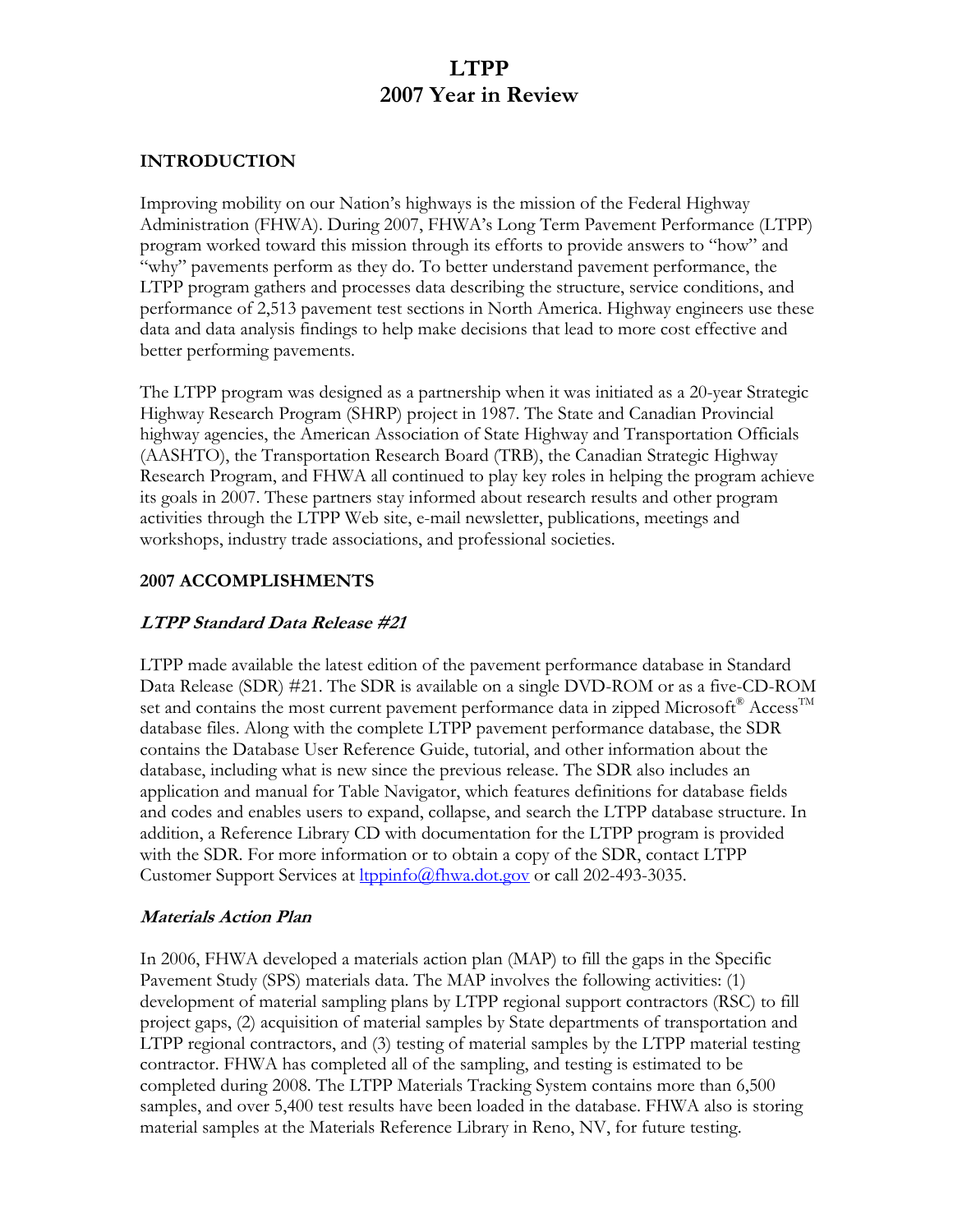#### **LTPP Data Collection**

Collection of pavement performance data is continuing at LTPP test sections. Data collection includes distress, profile, and falling weight deflectometer (FWD). Weather data are also being collected at various SPS projects. State and Canadian Provinces' highway agencies are asked to maintain the test sections until told otherwise by the LTPP RSC.

#### **LTPP Customer Support Service Center**

The LTPP Customer Support Service Center (CSSC) was established in December 1997 to provide a single point of contact for LTPP data and information requests. The CSSC provides technical assistance and guides users to needed information. In 2007, LTPP received more than 500 requests for data, software tools, resource documents, research reports, and other information. The CSSC can be contacted at  $l$ <u>topinfo@fhwa.dot.gov</u> or by calling 202-493-3035.

#### **Profiler Rodeo Held at MnROAD Site**

Profile data at LTPP sections are collected by four RSCs, who use an International Cybernetics Corporation (ICC) MDR 4083 inertial profiler. These profilers are equipped with three laser sensors that collect data along the left and right wheel paths and along the center of the lane at 25-mm intervals.

During May 14–18, 2007, researchers performed a comparison test among the four ICC profilers used by the LTPP RSCs. The comparison test was performed at the Minnesota Road Research Project (MnROAD) facility in Albertville, MN. Five test sections were used for profile testing, and one test section was used to evaluate the accuracy of the distance measuring instrument (DMI).

The objectives of the profiler comparison test were to (1) evaluate the static accuracy of the height sensors in the profilers, (2) evaluate the results from the bounce test, (3) evaluate the accuracy of the DMI, (4) compare International Roughness Index (IRI) values obtained by the LTPP profilers with those from the Dipstick®, (5) compare the IRI values among the four profilers, and (6) compare the profiles obtained by the profilers. A report summarizing the activities conducted during the comparison test and the resulting data from the comparison between the LTPP profilers are available through the LTPP CSSC.

#### **Data Analysis**

Two LTPP data analysis studies were completed and four are now underway. These include:

• *LTPP Computed Parameter: Moisture Content* 07/01/05–12/31/07 This project completed the interpretation of LTPP time domain reflectometry measurements and provided estimates of moisture contents from these measurements in the LTPP Pavement Performance Database, available in January on SDR #22.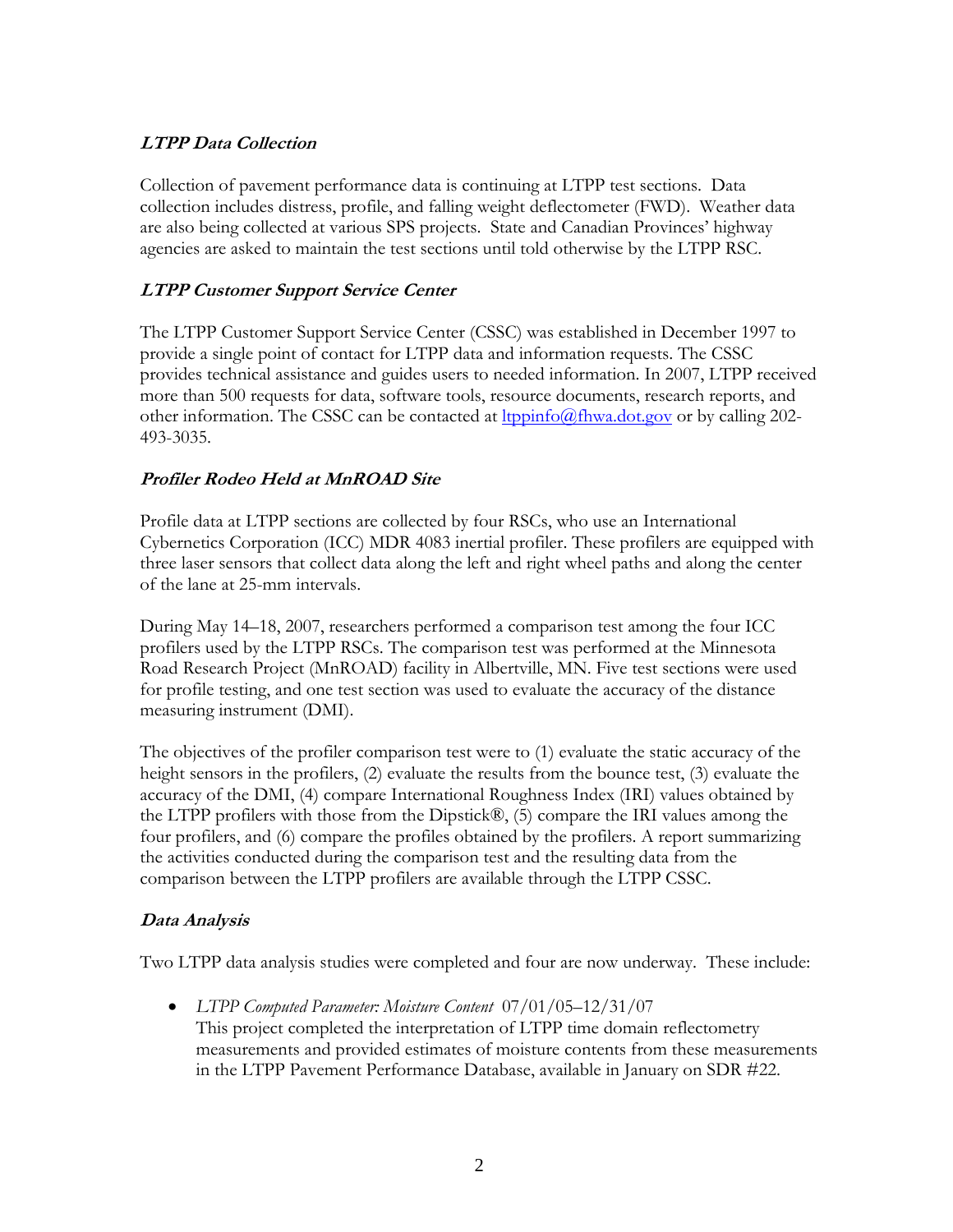• *LTPP Computed Parameter: Frost Penetration* 07/01/05–06/31/07 With the completion of monitoring measurements on the Seasonal Monitoring Program sections in October 2004, this project addresses the need to complete the interpretation of measurements not previously interpreted and adds the results of these interpretations to the database. These results will be available from the LTPP CSSC in early 2008.

• *LTPP Benefits Study* 12/08/06–4/30/08

This project will detail the benefits that have been derived and to be derived from the LTPP program, including benefits realized through the performance data collection activities and conduct of the analysis work. Specific areas of focus include the evaluation and development of design methods and equations; rehabilitation strategies; determination of the effects of loads, environment, material properties and variability, construction quality, maintenance levels, and specific design features; and the establishment of a national long term pavement database to support future needs.

- *Estimation of Key Portland Cement Concrete, Base, Subbase, and Component Engineering Properties from Routine Tests and Physical Characteristics* 08/13/07–10/13/09 This project will yield information that will enable pavement design and materials engineers to make well-founded decisions about material and material specifications to be used in pavement construction. Potential cost savings resulting from better materials selection, fewer premature pavement failures, or avoidance of overdesign are significant.
- *LTPP Computed Parameter: Dynamic Modulus* 08/17/07–09/30/09 The primary objective of this study is to develop estimates of the dynamic modulus of hot mix asphalt layers on LTPP test sections following the models used in the National Cooperative Highway Research Program Guide for Mechanistic-Empirical Design of New and Rehabilitated Pavement Structures (M-E PDG) for storage in the LTPP Pavement Performance Database.
- *Impact of Design Features on Pavement Response and Performance in Rehabilitated Flexible and Rigid Pavements* 08/13/07–09/30/09 With new data available in the LTPP database, it is necessary to obtain more understanding of the effects of design and construction features on pavement response and performance of rehabilitated flexible and rigid pavements. This research will provide preliminary information on the relationship between pavement response and performance, guidance for identifying appropriate features for different pavement types, and recommendations for improving data collection activities.

#### **POOLED FUND STUDIES**

The FHWA sponsors the Transportation Pooled Fund (TPF) Program as a way for FHWA, interested States, and other organizations to partner when significant or widespread interest is shown in solving transportation-related problems. Partners may pool funds and other resources to solve these problems through research, planning, and technology transfer activities. One LTPP-related pooled fund study was completed and three are now underway. These include: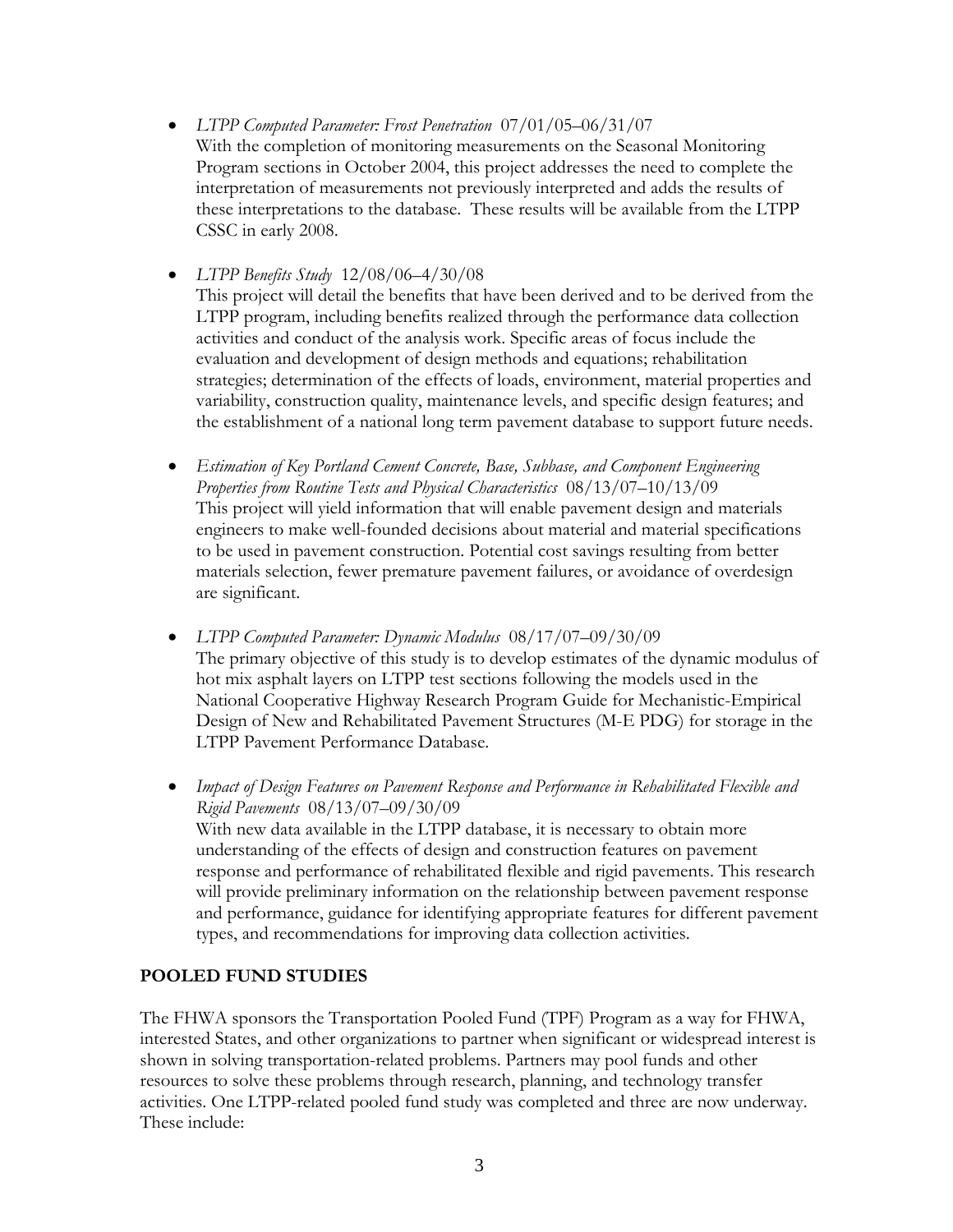#### **SPS Traffic Data Collection Pooled Fund Study**

This multiyear study to collect research quality traffic data is underway. In 2007, data were collected from 21 SPS test sites throughout North America. A few more SPS sites will be installed with a new weigh-in-motion (WIM) system within the first quarter of 2008. Thus, the remaining years of the study will be focused on maintaining the WIM systems and frequently checking the data to ensure quality and integrity.

The approved WIM technologies used for this study are bending plate, load cell, and quartz sensor. Two of the SPS sites are instrumented with a load cell WIM system with the remaining test sites evenly instrumented with a bending plate or quartz WIM system. This study not only has standardized the type of equipment that can be installed at these highpriority LTPP test sites but also has standardized the scheme used for classifying vehicles at the sites installed by the installation contractor. Highway agencies that installed their own WIM sites are strongly encouraged to use this same scheme for classifying vehicles at their SPS sites. This will allow for consistency in classifying vehicles. The data collected from the sites are downloaded and checked daily for accuracy then processed each week with the LTPP traffic analysis software. TPF-5(004): [LTPP SPS Traffic Data Collection.](http://www.pooledfund.org/projectdetails.asp?id=123&status=6)

#### **FWD Calibration Center Improvement Pooled Fund Study**

Many State highway agencies expressed interest in updating the FWD calibration software and equipment and in establishing a long term plan for support of the calibration facilities and their services after the LTPP program ends in 2009.

In September 2004, Cornell University received the contract to perform this work, which involved updating the calibration hardware, software, and procedures, as well as training and installing the new calibration system in the four SHRP/LTPP calibration centers in Colorado, Minnesota, Pennsylvania, and Texas. This first phase is complete, and a draft final report is available at the Web site listed below. Work to be conducted during the next phase includes equipping two additional calibration centers in California and Indiana, providing technical support, performing quality assurance audits, developing an FWD data collection guide and a calibration video, holding a backcalculation workshop, and providing training and certifications for FWD calibration center operators and FWD operators. TPF-5(039): [Falling](http://www.pooledfund.org/projectdetails.asp?id=28&status=6)  [Weight Deflectometer \(FWD\) Calibration Center and Operational Improvements](http://www.pooledfund.org/projectdetails.asp?id=28&status=6).

#### **Improving the Quality of Pavement Profiler Measurement Pooled Fund Study**

Many reports and studies have indicated that a need exists to bring integrity to data collection for ride quality by establishing calibration processes and verification procedures. AASHTO has developed provisional standards to assist highway agencies with the implementation of quality assurance programs relating to ride quality data collection. FHWA initiated this pooled fund study to assist with the implementation of the AASHTO provisional standards and to establish a level of integrity for the measurements.

One of the main objectives of this multiyear, multitasked study was to deliver a profile analysis software program. The Profile Viewing and Analysis (ProVAL) software enables users to view and analyze pavement profiles collected by pavement profile measurement equipment. Different equipment manufacturers use different data formats and standards,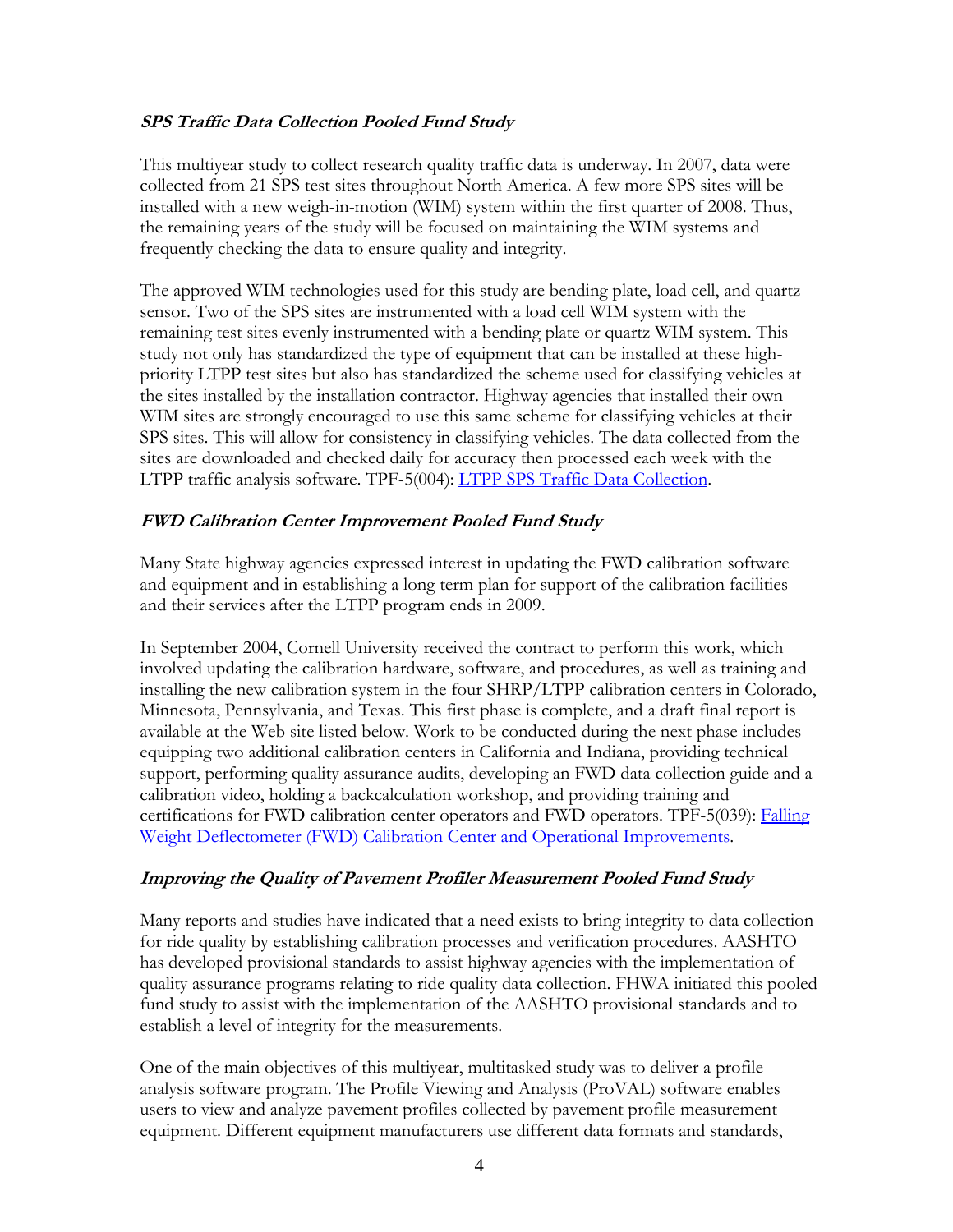making it difficult to compare profiles collected by diverse brands of equipment. ProVAL is the first and only software application that can read data from numerous pavement profilers and unify them using a common data format.

Since its debut in 2001, ProVAL has consistently and continuously been improved to meet users' needs. The recent news about ProVAL is that, after almost 4 years in the making, the ProVAL native data format is now an ASTM International Standard, "E 2560-07: Standard Specification for Data Format for Pavement Profile." TPF-5 (063): Improving the Quality of [Pavement Profiler Measurement](http://www.pooledfund.org/projectdetails.asp?id=280&status=4).

#### **Effect of Multiple Freeze Cycles and Deep Frost Penetration on Pavement Performance and Cost Pooled Fund Study**

This study was completed in November 2006, and the final report was printed in 2007. The report documents the study, which evaluated pavement deterioration in various environmental settings. In addition, the report documents local adaptations in use to mitigate frost-related damage and the cost differences associated with constructing and maintaining pavements in various climates.

The researchers used performance models developed from the LTPP database to predict and compare performance in various environments. As described in the report, the prediction models are an important tool in the calibration process outlined in the M-E PDG and in pavement management applications for State highway agencies with limited quantities of regional performance data. Final Report: Long-Term Pavement Performance (LTPP) Data [Analysis Support: National Pooled Fund Study TPF-5\(013\),](http://www.fhwa.dot.gov/pavement/pub_details.cfm?id=475) FHWA-HRT-06-121.

#### **LTPP PRODUCTS**

#### **Products Online**

In early 2007, the LTPP program expanded on the DataPave Online concept and released a new one-stop shopping Web site called LTPP Products online ([www.ltpp-products.com\)](http://www.ltpp-products.com/). Since then a number of online applications have been added such as: Distress Viewer and Analyzer (Diva) application; a utility software, ESALCalc, to assist LTPP database users with calculating Equivalent Single-Axle Load (ESAL); and Pavements online (Rigid Pavement Design application, WIM Cost Estimator and ERD Builder). The LTPP products team is working to add future applications.

The LTPP DataPave Online Web site registered a total of 443 new users in 2007. A total of 5,269 data exports were performed during this period. The volume of data exported was 3.6 gigabytes. The most requested data were from the Monitoring module of the Pavement Performance Database and the most exported file format was Microsoft<sup>®</sup> Excel.

#### **Distress Viewer and Analyzer (Diva Online)**

Diva is a software application that can overlay distress information for analysis. It is linked to the LTPP distress survey maps, photographs, and PASCO digital images. It can also graphically display time series data of pavement distress for trend analysis and display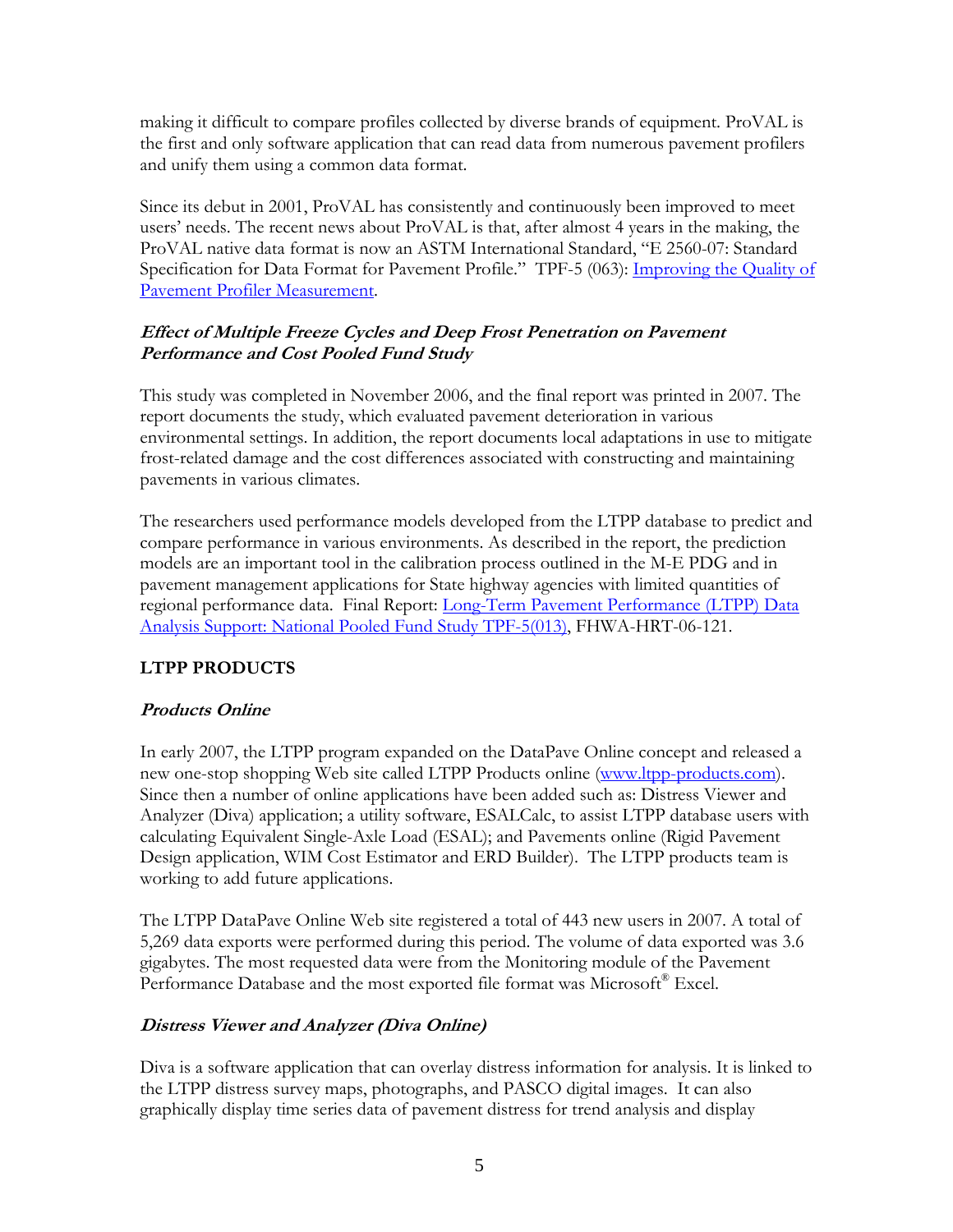variability bands for distress trends. The application can analyze several survey sections at the same time.

#### **AASHTO MP 14-05**

The provisional specification for "Smoothness of Pavement at the Approaches to WIM Scales" was granted provisional status once again by a unanimous vote. Work will continue in 2008 to further refine the lower threshold of the Long Range Index to be more pragmatic.

#### **Traffic Data Inputs for the M-E PDG**

A workshop was held in New Brunswick, NJ, on August 21–22 that focused on obtaining and inputting quality traffic data for the M-E PDG. The LTPP traffic analysis software (LTAS) was demonstrated to the participants and is now available through the LTPP CSSC as an unsupported product. Future workshops are planned to assist the practitioner in the efficient use of LTAS.

#### **Portable Pavement Reference Device**

A contract was awarded to develop a prototype of a quality Portable Pavement Reference Device (PPRD) using the Vehicle Terrain Measurement System. Many highway agencies have been using these pavement profile measuring devices for contract monitoring and compliance, but there is currently no reliable and repeatable way to check their performance. This contract will develop a tool that can be used as a quality assurance measure to verify and validate the precision and accuracy of these devices.

#### **LTPP/American Society of Civil Engineers International Data Analysis Contest**

In 2007, the LTPP products team sponsored the annual LTPP/American Society of Civil Engineers International Contest on LTPP Data Analysis. The contest encourages university students, professors, and highway department engineers from around the world to get involved in using the LTPP database. There were 12 papers submitted. The awards for the different categories will be presented during the LTPP State Coordinators' Meeting on January 13, 2008, at the TRB Annual Meeting. We encourage all levels of participation including highway agencies and contractor personnel individually or in teams to submit papers for next year's contest. For more information, visit [www.fhwa.dot.gov/pavement/ltpp/contest2007.cfm](http://www.fhwa.dot.gov/pavement/ltpp/contest2007.cfm).

#### **Products Workshops**

• **New DataPave Professors Workshop** 

In 2007, work began to develop a workshop modeled on the 2001 DataPave workshop for professors held in Reno, NV. This new workshop will take into consideration the many changes in DataPave Online since then and add case studies showing professors what can be done with the data supplied by DataPave Online. The project is expected to be complete by spring 2008.